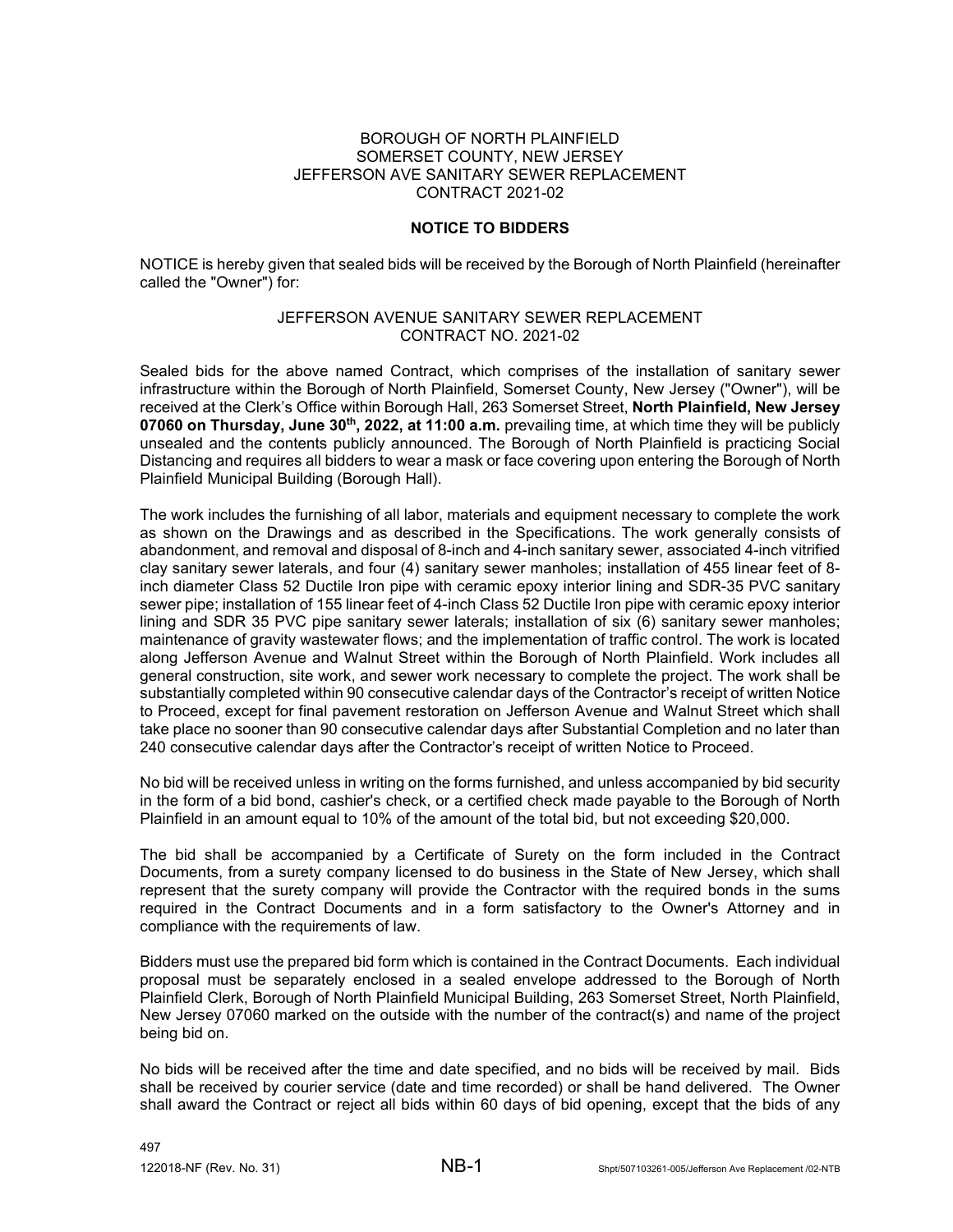bidders who consent thereto may, at the request of the Owner, be held for consideration for such longer period as may be agreed.

The Owner will evaluate bids and any award will be made to the lowest, responsive, responsible bidder in accordance with N.J.S.A. 40A:11-4. The Owner reserves the right to reject any or all bids and to waive minor informalities or irregularities in bids received in accordance with public law.

The qualification and reclassification of bidders will be subject to the statutory provisions contained in N.J.S.A. 40A:11-25 to 32 ("Local Public Contract Law").

All bid security except the security of the three apparent lowest responsible bidders shall be returned, unless otherwise requested by the bidder, within ten (10) days after the opening of the bids, Sundays and holidays excepted, and the bids of the bidders whose bid security is returned shall be considered withdrawn.

Each bidder must submit with his bid a signed certificate stating that he owns, leases or controls all the necessary equipment required to accomplish the work shown and described in the Contract Documents. Should the bidder not be the actual owner or leasee of such equipment, his certificate shall state the source from which the equipment will be obtained and, in addition, shall be accompanied by a signed certificate from the owner or person in control of the equipment definitely granting to the bidder the control of the equipment required during such time as may be necessary for the completion of that portion of the Contract for which it is necessary. The bidder shall comply with the documentation requirements set forth in the Article of the Information for Bidders, entitled, "Bidder Submissions".

The successful bidder will be required to submit bonds and proof of insurance on or before execution of their respective Contracts as explained in the Contract Documents.

Bidders are required to comply with all relevant Federal and State Statutes, Rules and Regulations including but not limited to the applicable provisions of Title VI of the Civil Rights Act of 1964, as amended (42 USC 2000d-2000D-4A), the discrimination and affirmative action provisions of N.J.S.A. 10:2-1 through 10:2-4, the New Jersey Law against Discrimination, N.J.S.A. 10:5-1, et seq., the rules and regulations promulgated pursuant thereto, the State requirement for bidders to supply statements of ownership (N.J.S.A. 52:25-24.2) and the State requirement for submission of the names and addresses of certain subcontractors (N.J.S.A. 40A:11-16).

The Contract Documents may be obtained by any prospective bidder upon payment of a fee for each set of full-sized drawings with specifications by calling 1-877-424-3738 or by online request at website www.bidset.com/mott. The Contract Drawings may also be reviewed online at no cost at the website. The printing costs for the Contract Documents are not refundable. Shipping charges are additional and variable depending upon the pick-up or delivery option selected by the purchaser.

While Contract Documents cannot be obtained at North Plainfield Borough Hall or at Mott MacDonald's office, the Contract Documents are also available for review by appointment at Borough Hall located at 263 Somerset Street, North Plainfield, New Jersey 07060 between the hours of 8am and 4:30pm. Appointments can be arranged by calling the Clerk's Office at (908) 769-2910. Walk-in appointments will not be accepted.

Pursuant to N.J.S.A. 10:5-31 et seq., bidders are required to comply with the requirements of NJAC 17:27.

Each Bidder must submit with his bid an "Ownership Disclosure Statement" and "Non-Collusion Affidavit" on the forms included in the Contract Documents.